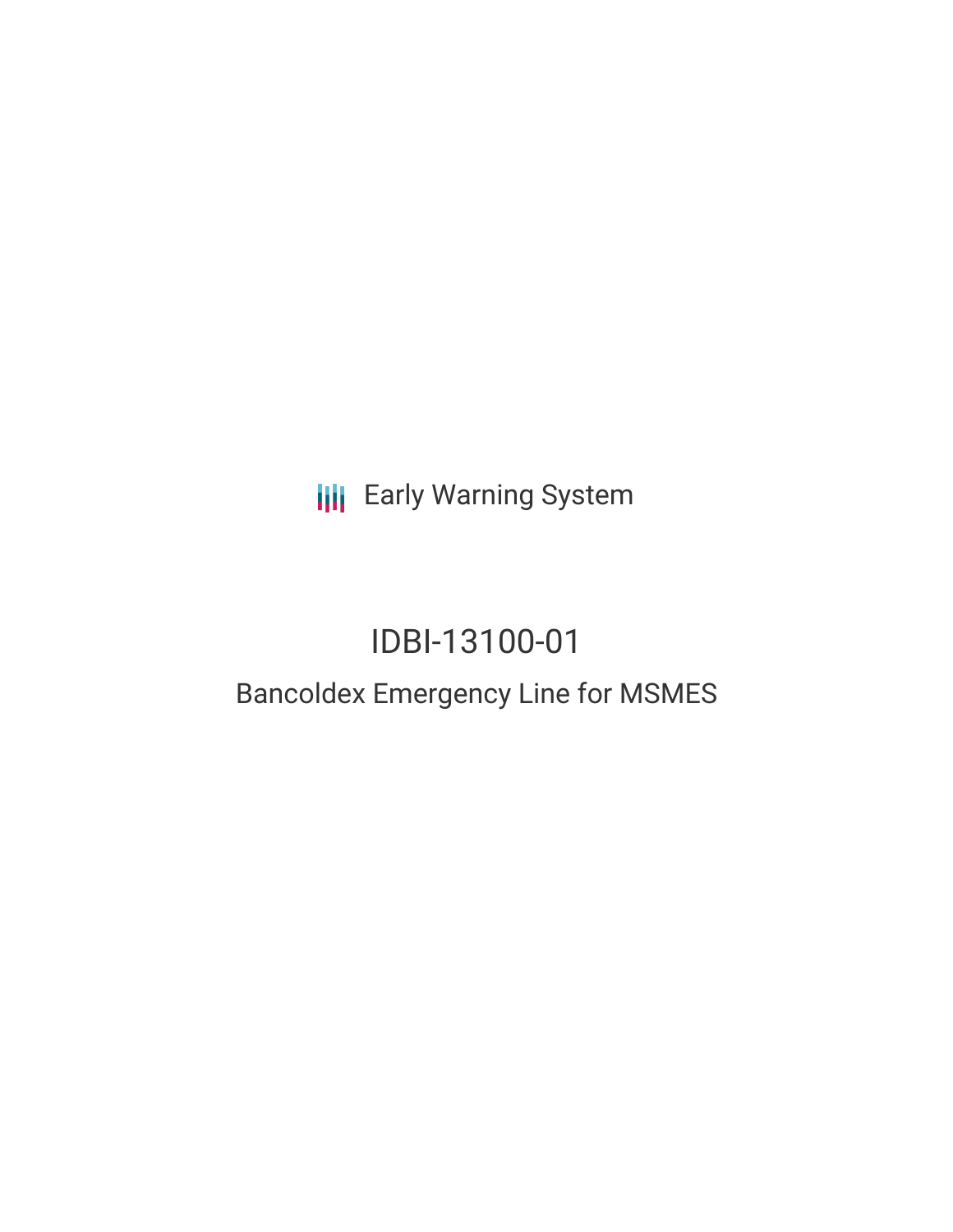

#### **Quick Facts**

| <b>Countries</b>               | Colombia                                               |
|--------------------------------|--------------------------------------------------------|
| <b>Financial Institutions</b>  | IDB Invest (IDBI)                                      |
| <b>Status</b>                  | Approved                                               |
| <b>Bank Risk Rating</b>        | FI                                                     |
| <b>Voting Date</b>             | 2020-08-07                                             |
| <b>Borrower</b>                | Banco Comercio Exterior de Colombia S.A. ("Bancoldex") |
| <b>Sectors</b>                 | Finance                                                |
| <b>Investment Type(s)</b>      | Loan                                                   |
| <b>Investment Amount (USD)</b> | \$100.00 million                                       |
| <b>Loan Amount (USD)</b>       | \$100.00 million                                       |
| <b>Project Cost (USD)</b>      | \$170.00 million                                       |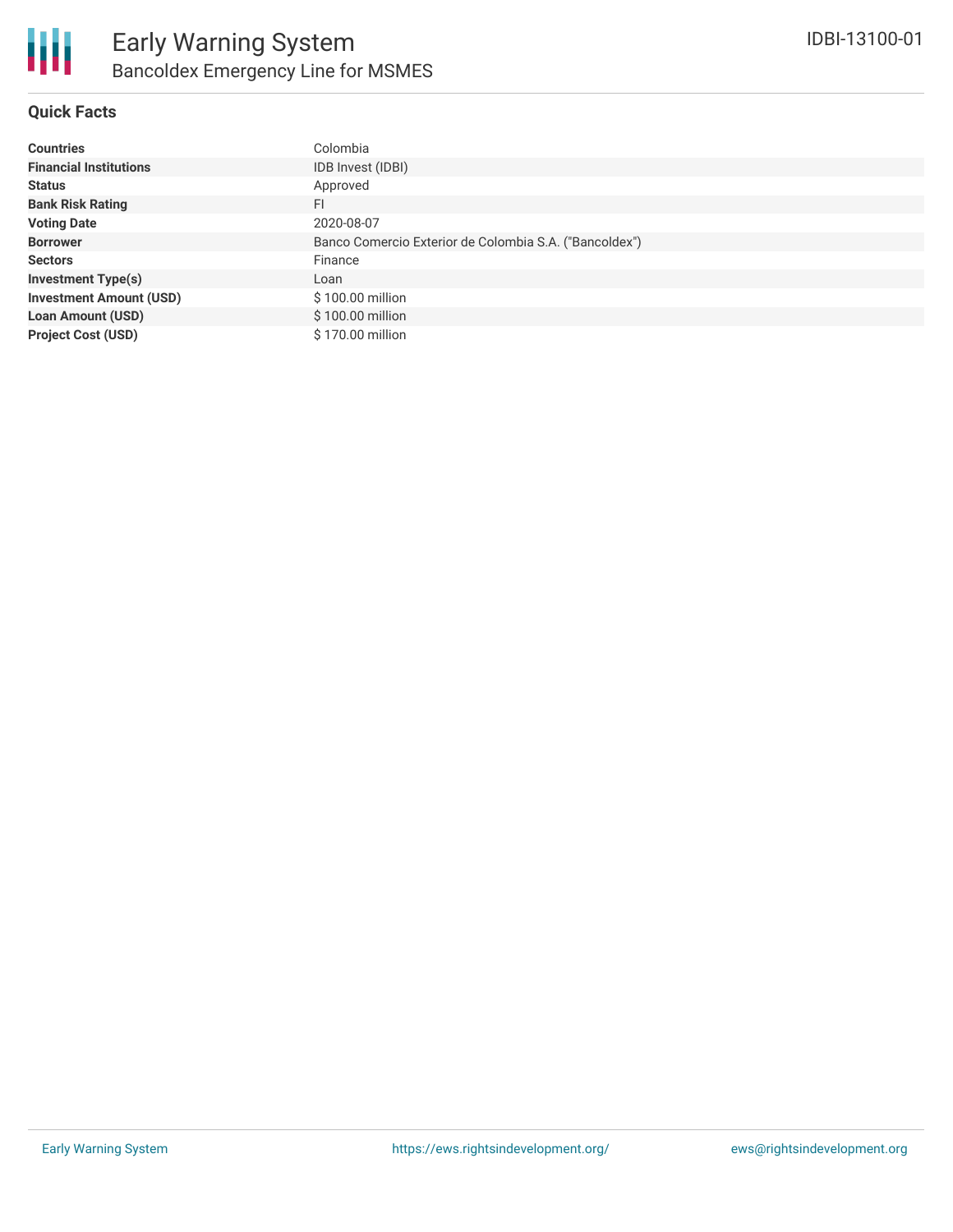

#### **Project Description**

The project consists of supporting Banco de Comercio Exterior de Colombia S.A. ("Bancoldex"), with a senior loan. The total amount of the loan is up to US\$170 million, composed as follows: (i) A loan from IDB Invest for an amount of up to US\$100 million; (ii) US\$50 million mobilized through possible co-financing to be financed by IDB Invest in its capacity as administrator of the China Co-financing Fund for Latin America and the Caribbean (the "China Fund"); and (iii) Co-loan from Development Finance Institute Canada (FinDev Canada) for an amount of up to US\$20 million. The resources will be used to support MSME's needs through the emergency line Program "Colombia Responde para Todos" or through other financial instruments created to alleviate the current COVID-19 situation.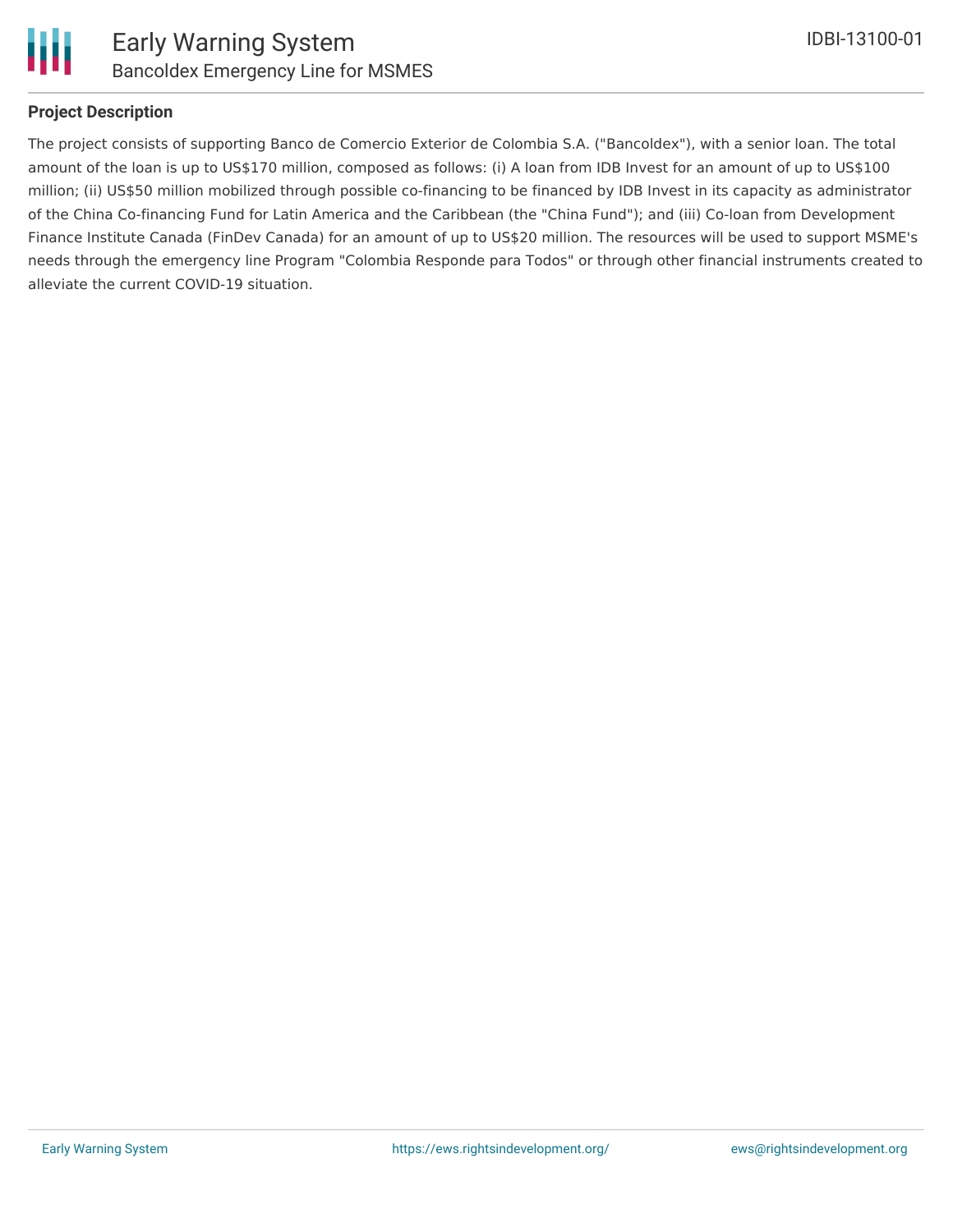#### **Investment Description**

• IDB Invest (IDBI)

IDB INvest, + China Co-financing Fund for Latin America and the Caribbean, + Canada FinDev

#### **Financial Intermediary**

Financial Intermediary: A commercial bank or financial institution that receives funds from a development bank. A financial intermediary then lends these funds to their clients (private actors) in the form of loans, bonds, guarantees and equity shares. Financial intermediaries include insurance, pension and equity funds. The direct financial relationship is between the development bank and the financial intermediary.

[Bancoldex](file:///actor/2567/) (Financial Intermediary)